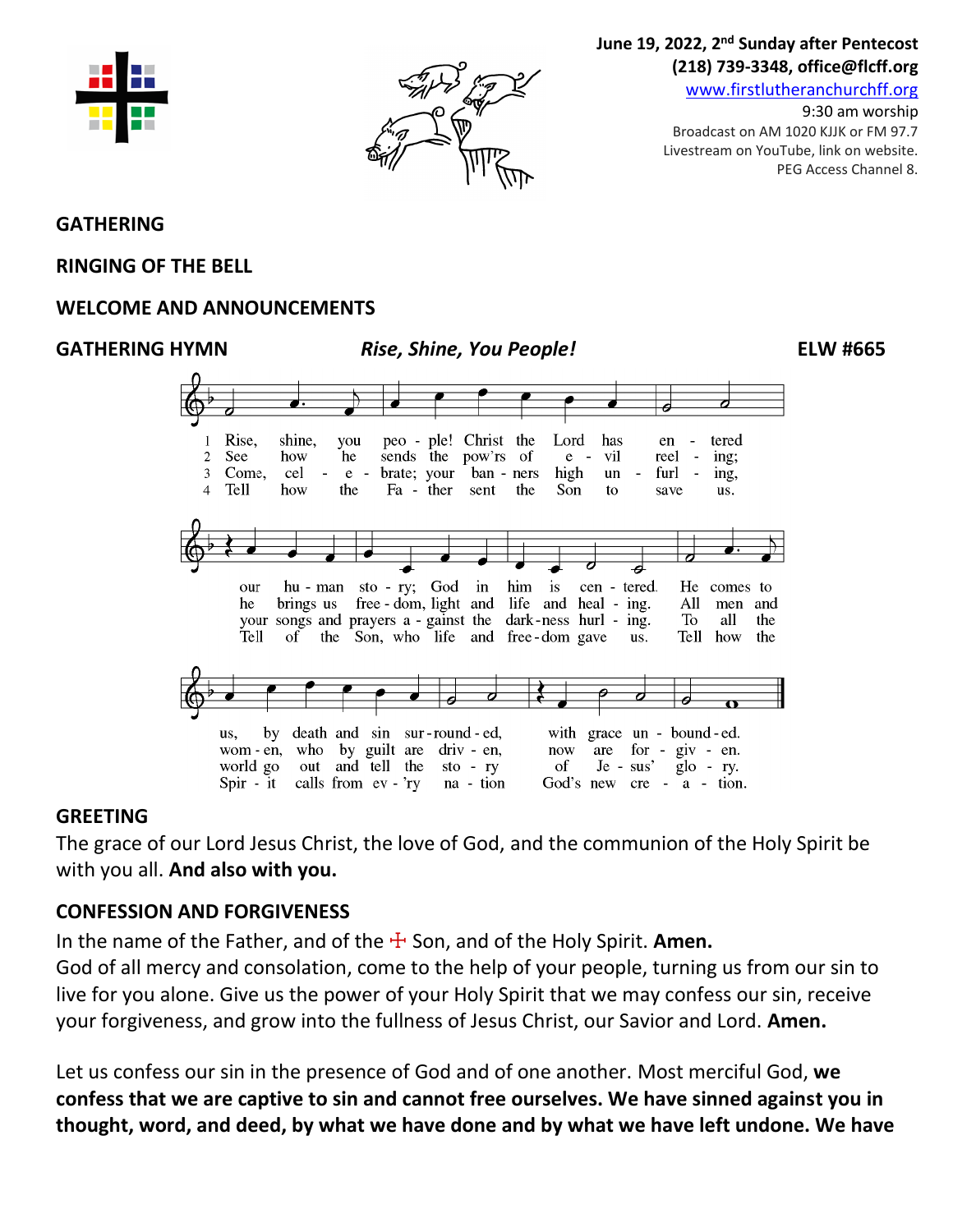**not loved you with our whole heart; we have not loved our neighbors as ourselves. For the sake of your Son, Jesus Christ, have mercy on us. Forgive us, renew us, and lead us, so that we may delight in your will and walk in your ways, to the glory of your holy name. Amen.**

In the mercy of almighty God, Jesus Christ was given to die for us, and for his sake God forgives us all our sins. As a called and ordained minister of the church of Christ, and by his authority, I therefore declare to you the entire forgiveness of all your sins, in the name of the Father, and of the ☩ Son, and of the Holy Spirit. **Amen.**

| <b>KYRIE</b>                                                                                  | page 184 |
|-----------------------------------------------------------------------------------------------|----------|
| <b>CANTICLE OF PRAISE</b>                                                                     | page 185 |
| <b>PRAYER OF THE DAY</b>                                                                      |          |
| Let us pray. O Lord God, we bring before you the cries of a sorrowing world. In your mercy    |          |
| set us free from the chains that bind us, and defend us from everything that is evil, through |          |
| Jesus Christ, our Savior and Lord. Amen.                                                      |          |

**SPECIAL MUSIC DUET "** *Children of the Heavenly Father " ,arr. Ovid Young*

**Linda Mellon & Harriet Wicklund**

## **CHILDREN'S MESSAGE VICKI HANNEMAN**

## **READING: GALATIANS 3: 26-29**

 $^{23}$ Now before faith came, we were imprisoned and guarded under the law until faith would be revealed. <sup>24</sup>Therefore the law was our disciplinarian until Christ came, so that we might be justified by faith.  $25$ But now that faith has come, we are no longer subject to a disciplinarian, <sup>26</sup>for in Christ Jesus you are all children of God through faith. <sup>27</sup>As many of you as were baptized into Christ have clothed yourselves with Christ. <sup>28</sup>There is no longer Jew or Greek, there is no longer slave or free, there is no longer male and female; for all of you are one in Christ Jesus. <sup>29</sup>And if you belong to Christ, then you are Abraham's offspring, heirs according to the promise.

The word of the Lord. **Thanks be to God.**

# **GOSPEL: LUKE 8:26-39**

The holy gospel according to Luke. **Glory to you, O Lord.**

 $26$ Then [Jesus and his disciples] arrived at the country of the Gerasenes, which is opposite Galilee. <sup>27</sup>As he stepped out on land, a man of the city who had demons met him. For a long time he had worn no clothes, and he did not live in a house but in the tombs.  $^{28}$ When he saw Jesus, he fell down before him and shouted at the top of his voice, "What have you to do with me, Jesus, Son of the Most High God? I beg you, do not torment me" $-29$  for Jesus had commanded the unclean spirit to come out of the man. (For many times it had seized him; he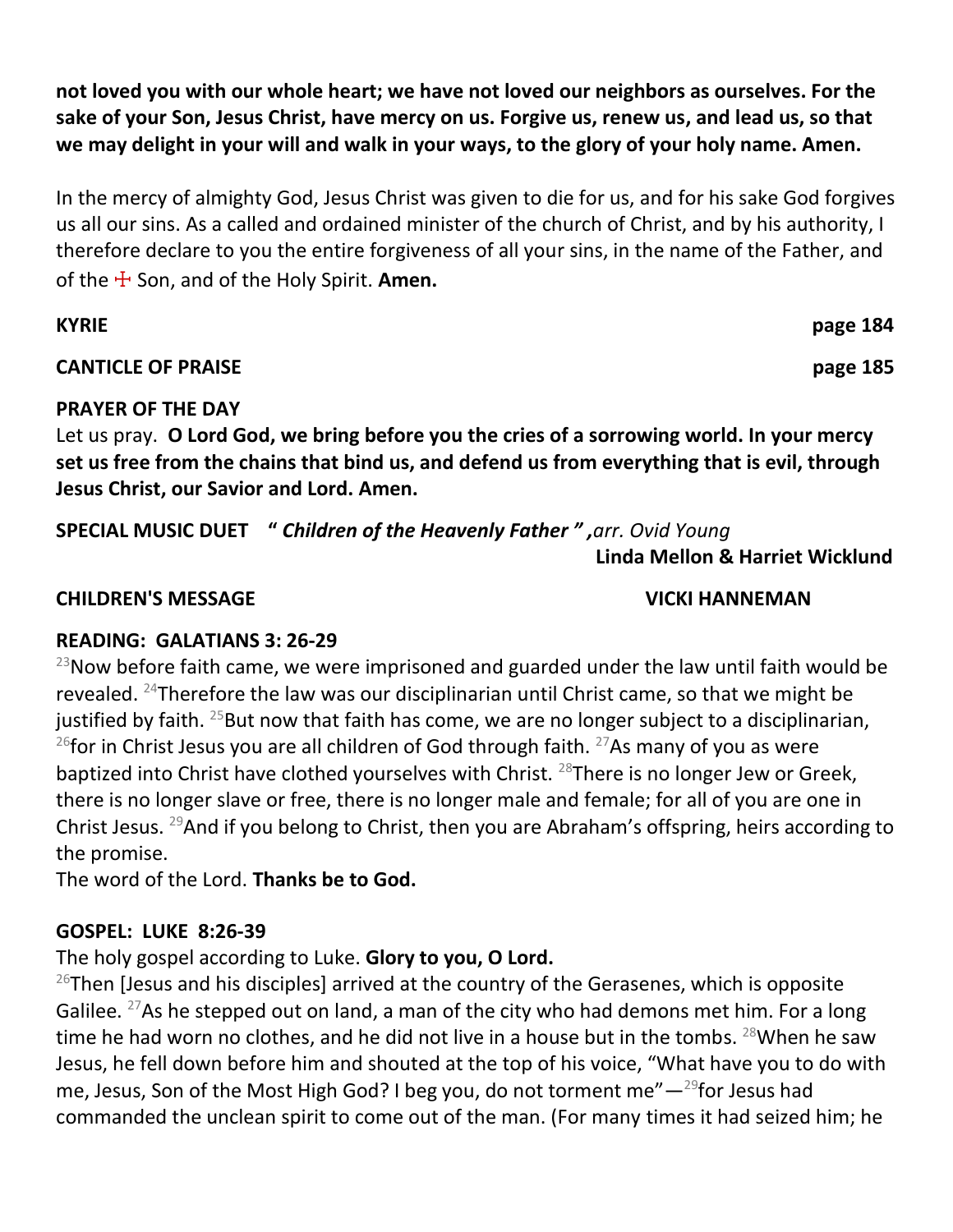was kept under guard and bound with chains and shackles, but he would break the bonds and be driven by the demon into the wilds.)  $30$  Jesus then asked him, "What is your name?" He said, "Legion"; for many demons had entered him.  $31$ They begged him not to order them to go back into the abyss.<sup>32</sup>Now there on the hillside a large herd of swine was feeding; and the demons begged Jesus to let them enter these. So he gave them permission.  $33$ Then the demons came out of the man and entered the swine, and the herd rushed down the steep bank into the lake and was drowned.<sup>34</sup>When the swineherds saw what had happened, they ran off and told it in the city and in the country.  $35$ Then people came out to see what had happened, and when they came to Jesus, they found the man from whom the demons had gone sitting at the feet of Jesus, clothed and in his right mind. And they were afraid.  $36$ Those who had seen it told them how the one who had been possessed by demons had been healed. <sup>37</sup>Then all the people of the surrounding country of the Gerasenes asked Jesus to leave them; for they were seized with great fear. So he got into the boat and returned. <sup>38</sup>The man from whom the demons had gone begged that he might be with him; but Jesus sent him away, saying, <sup>39</sup>"Return to your home, and declare how much God has done for you." So he went away, proclaiming throughout the city how much Jesus had done for him.

The gospel of the Lord. **Praise to you, O Christ.**



# **APOSTLES' CREED**

**I believe in God, the Father almighty, creator of heaven and earth.**

**I believe in Jesus Christ, God's only Son, our Lord, who was conceived by the Holy Spirit, born of the virgin Mary, suffered under Pontius Pilate, was crucified, died, and was buried;**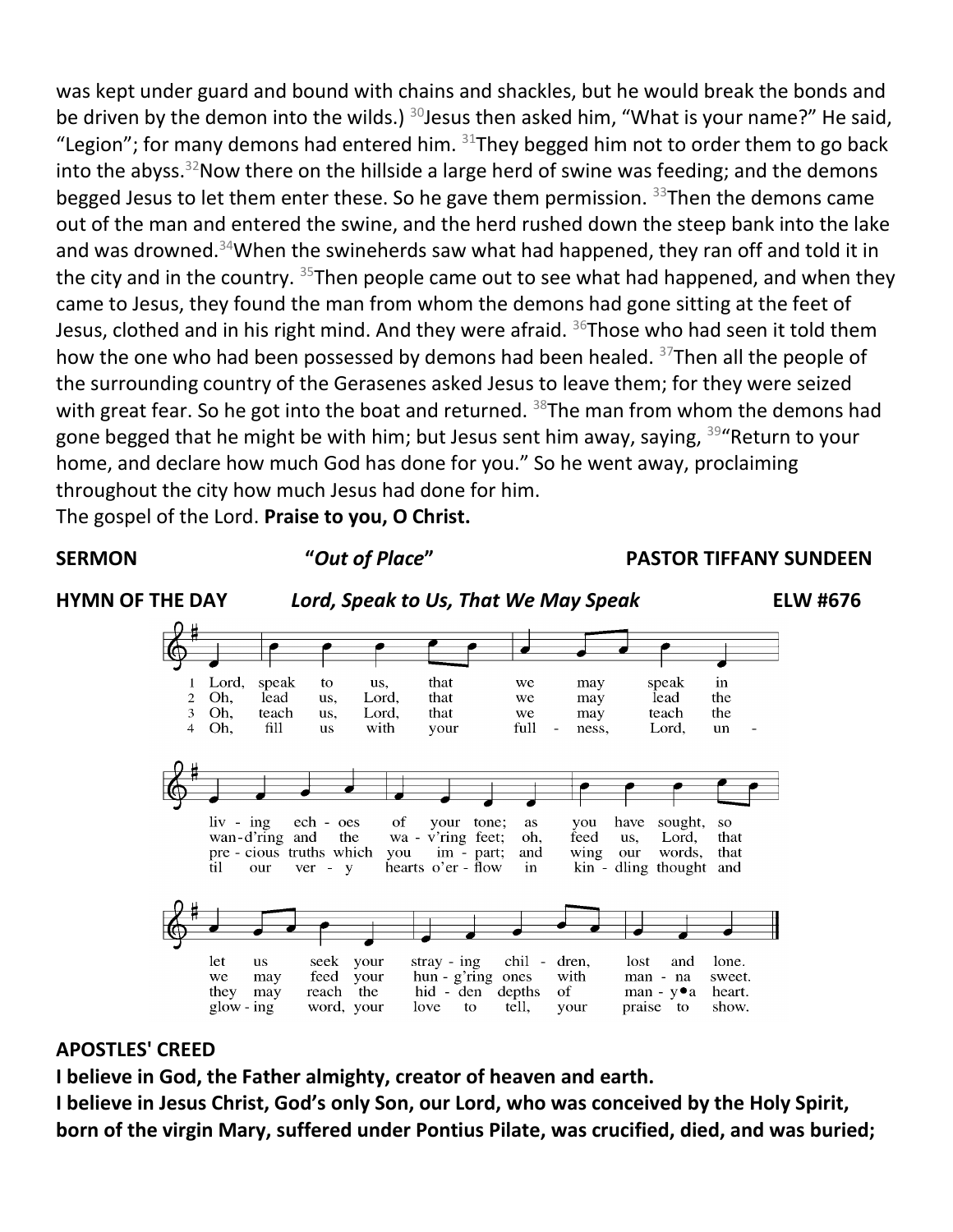**he descended to the dead. On the third day he rose again; he ascended into heaven, he is seated at the right hand of the Father, and he will come to judge the living and the dead. I believe in the Holy Spirit, the holy catholic church, the communion of saints, the forgiveness of sins, the resurrection of the body, and the life everlasting. Amen.**

## **PRAYERS OF THE PEOPLE**

God of grace, **hear our prayer. Amen**

#### **OFFERING** *I'm So Glad Jesus Lifted Me* **ELW #860**



## Let us pray.

**Holy God, gracious and merciful, you bring forth food from the earth and nourish your whole creation. Turn our hearts toward those who hunger in any way, that all may know your care; and prepare us now to feast on the bread of life, Jesus Christ, our Savior and Lord. Amen.**

# **WORDS OF INSTITUTION**

## **LORD'S PRAYER**

**Our Father, who art in heaven, hallowed be thy name, thy kingdom come, thy will be done, on earth as it is in heaven. Give us this day our daily bread; and forgive us our trespasses, as we forgive those who trespass against us; and lead us not into temptation, but deliver us from evil. For thine is the kingdom, and the power, and the glory, forever and ever. Amen.**

# **COMMUNION DISTRIBUTION**

| <b>COMMUNION HYMN</b> | <b>One Bread, One Body</b>                | <b>ELW #496</b> |
|-----------------------|-------------------------------------------|-----------------|
|                       | There Is a Balm in Gilead                 | <b>ELW #614</b> |
|                       | <b>How Sweet the Name of Jesus Sounds</b> | <b>ELW #620</b> |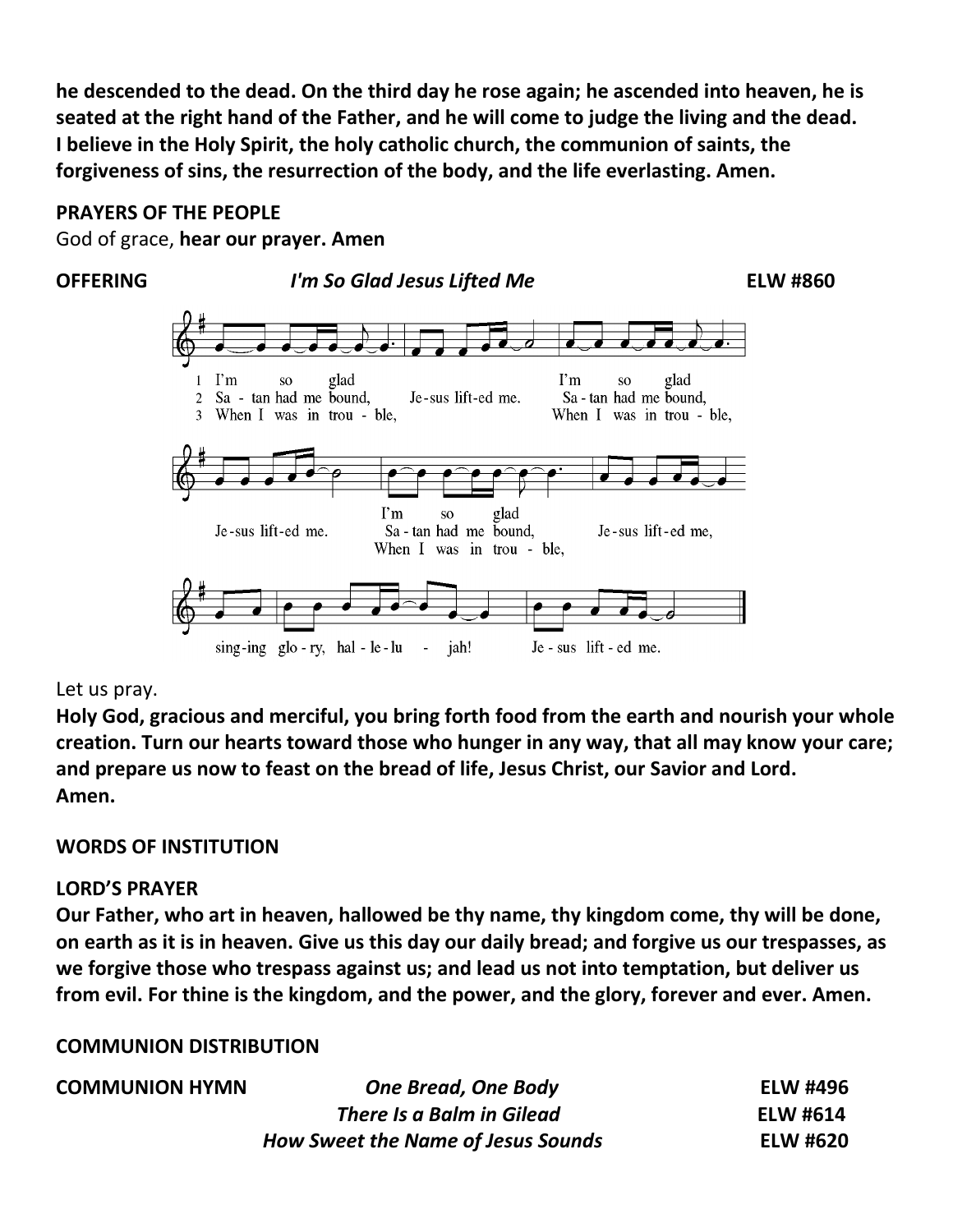#### **BLESSING**

Almighty God, Father,  $\frac{1}{2}$  Son, and Holy Spirit, bless you now and forever. Amen.



#### **DISMISSAL**

Go in peace. Remember the poor. **Thanks be to God.**

From sundaysandseasons.com.

Copyright © 2022 Augsburg Fortress. All rights reserved.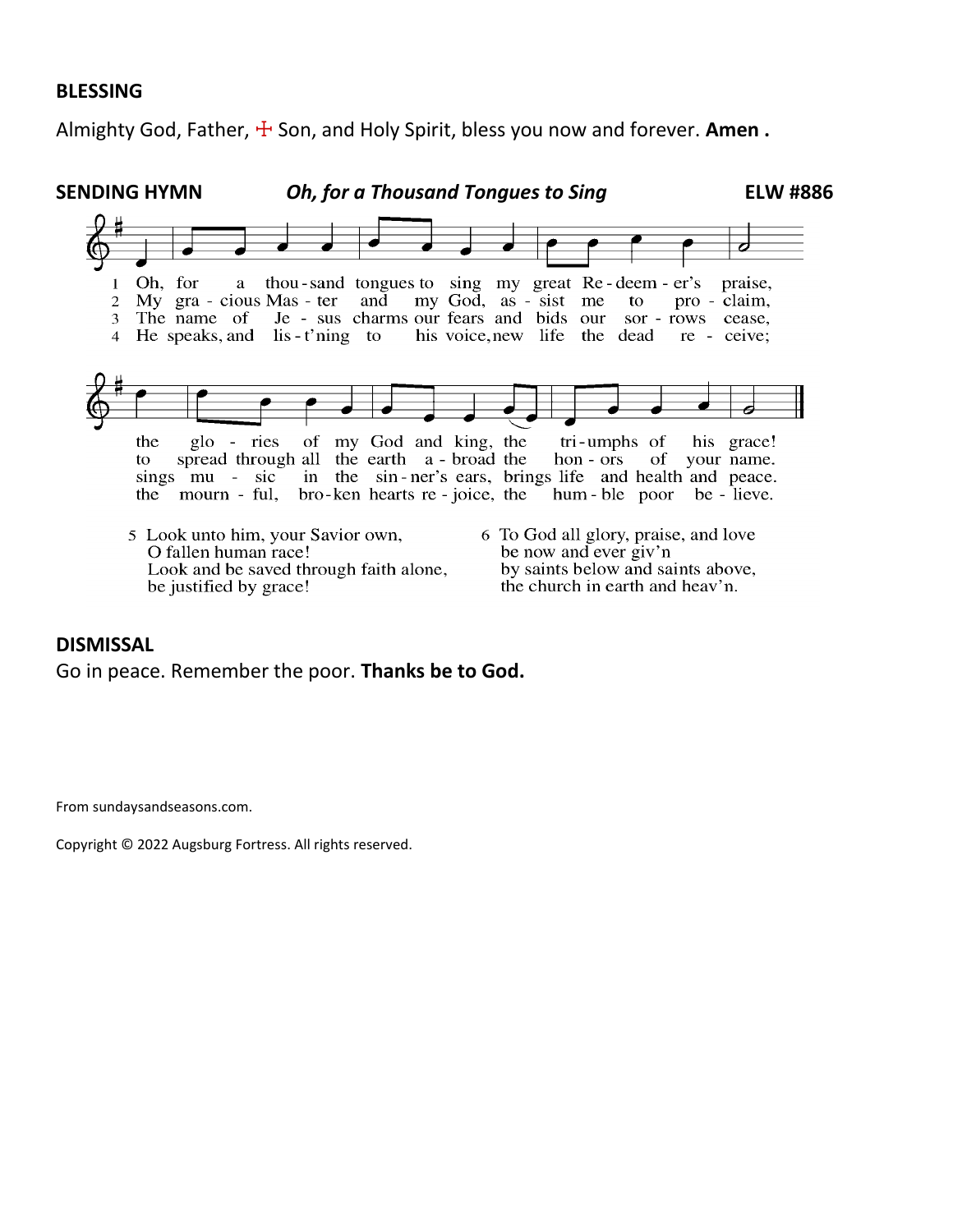## **Sunday, June 19:**

• 9:30am Worship with Holy Communion, followed by coffee/fellowship & Bake Sale, *Narthex*

# **Monday, June 20:**

- 9:00am-3:00pm Love Days Quilters
- 10:00am Play at the Park @ Broadway Park
- 5:00pm Al Anon

# **Tuesday, June 21:**

• No events

# **Wednesday, June 22:**

- 9:30am Al Anon
- 10:00am AA
- 1:00pm Hannah Circle, *Fellowship Hall*
- 1:00pm Cookie Monster AA
- 5:00-7:00pm Nerf War, *Fellowship Hall*
- 6:15pm Summer Worship at Bethlehem Lutheran Church

# **Thursday, June 23: Messenger Articles Due!**

- 10:30am Adult Bible Study, *Kairos Room*
- 6:00pm Women's AA

# **Friday, June 24:**

• Office Closed

# **Saturday, June 25:**

• No events scheduled

# **Next Sunday, June 26:**

• 9:30am Worship with Holy Communion, followed by coffee/fellowship & Bake Sale, *Narthex*

Welcome to 1st Lutherani \* We are delighted that you have joined us for worship. \* The invitation to Holy **Communion comes from our** Lord Jesus, You do not need to be a member, or Lutheran, to receive Holy Communion. All who trust Christ's promises are welcome.

\* Children are sometimes wiggly and noisy. We don't mind. They are always welcome here. If your small children are needing to move around or need comforting, there is space in the back of the Sanctuary with quiet toys and a rocking chair.

\* If you have prayer concerns, please be sure to let the church office know. Church phone number is 739-3348.